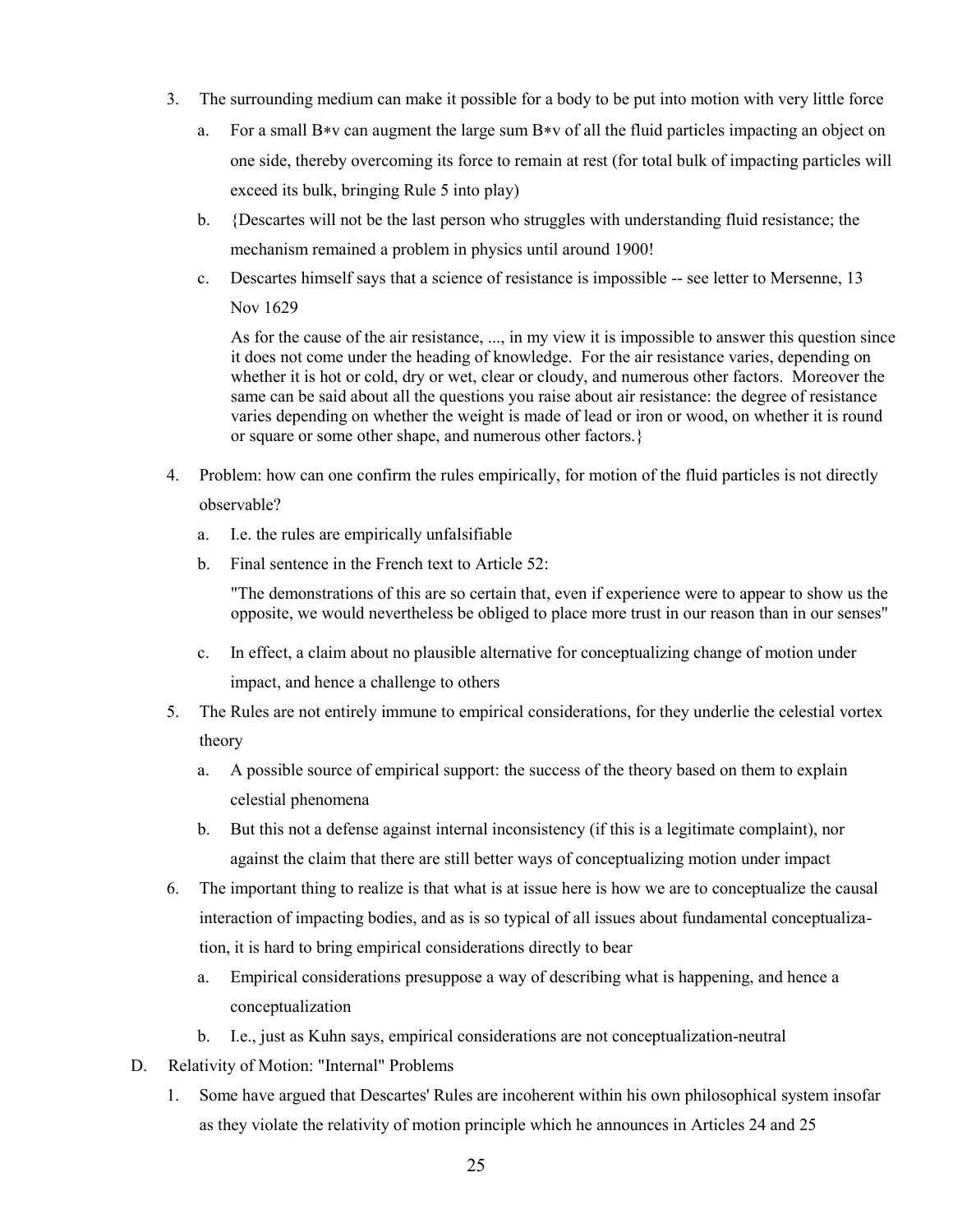- a. Idea of relativity of motion -- e.g. as expressed by Galileo -- is that descriptions before and after should be equivalent to one another regardless of which is at rest and which is moving
- b. Regardless of which object observer is on and whether observer can tell whether that object is in motion
- 2. Descartes' Rules 4, 5, and 6 violate this principle
	- a. If sitting on larger body, taken to be at rest, then get a different result for relative motion after than sitting on smaller body, taken to be at rest
	- b. Equally so if sitting on a third body which has the same overall motion as one of the other two
- 3. This line of "internal" criticism of the Cartesian system carried some weight in subsequent years, but it really does seem to be missing Descartes' point
	- a. He is perfectly prepared to concede that not all motion is relative from a metaphysical standpoint, for forces of resistance distinguish between bodies at rest and bodies in motion
	- b. Motion considered geometrically is only relative; forces are not geometric, but metaphysical
- 4. As various commentators have pointed out (Gueroult and Gabbey among others), there are two "levels" in Part II, with the first half devoted to a geometric characterization and the second half to a deeper metaphysical one
	- a. Forces ultimately determine true, absolute situation, so that can distinguish between bodies at absolute rest and bodies in absolute motion on Descartes' view
	- b. Puts him into a position to reject the Tychonic system, as he had in *Le Monde*
	- c. (And here anticipating Newton's argument, whether Newton recognized this or not)
- 5. Last Article of Part II not really a denial of this, for not claiming there that motion as conceived geometrically will suffice to account for all phenomena
- 6. Questions about relativity of motion, the principle of relativity, and what motions can be distinguished will continue to be of concern as we proceed
	- a. Descartes may be subject to criticism here, but the criticism should not be one of flagrant inconsistency
	- b. Rather it will have to take the form of claiming that there is (in some sense) a better way to conceptualize motion and its change
- E. Descartes on "True" Motion
	- 1. As just noted, early in Part II Descartes introduces a distinction between "motion in the ordinary sense" and "motion properly speaking" that seems to assert the relativity of motion
		- a. Article 24: local motion "as commonly interpreted is nothing other than *the action by which some body travels from one place to another*"
		- b. Article 25: "what should be understood by movement, according to the truth of the matter…, is *the transference of one part of matter or of one body, from the vicinity of those bodies immediately contiguous to it and considered as at rest, into the vicinity of others*"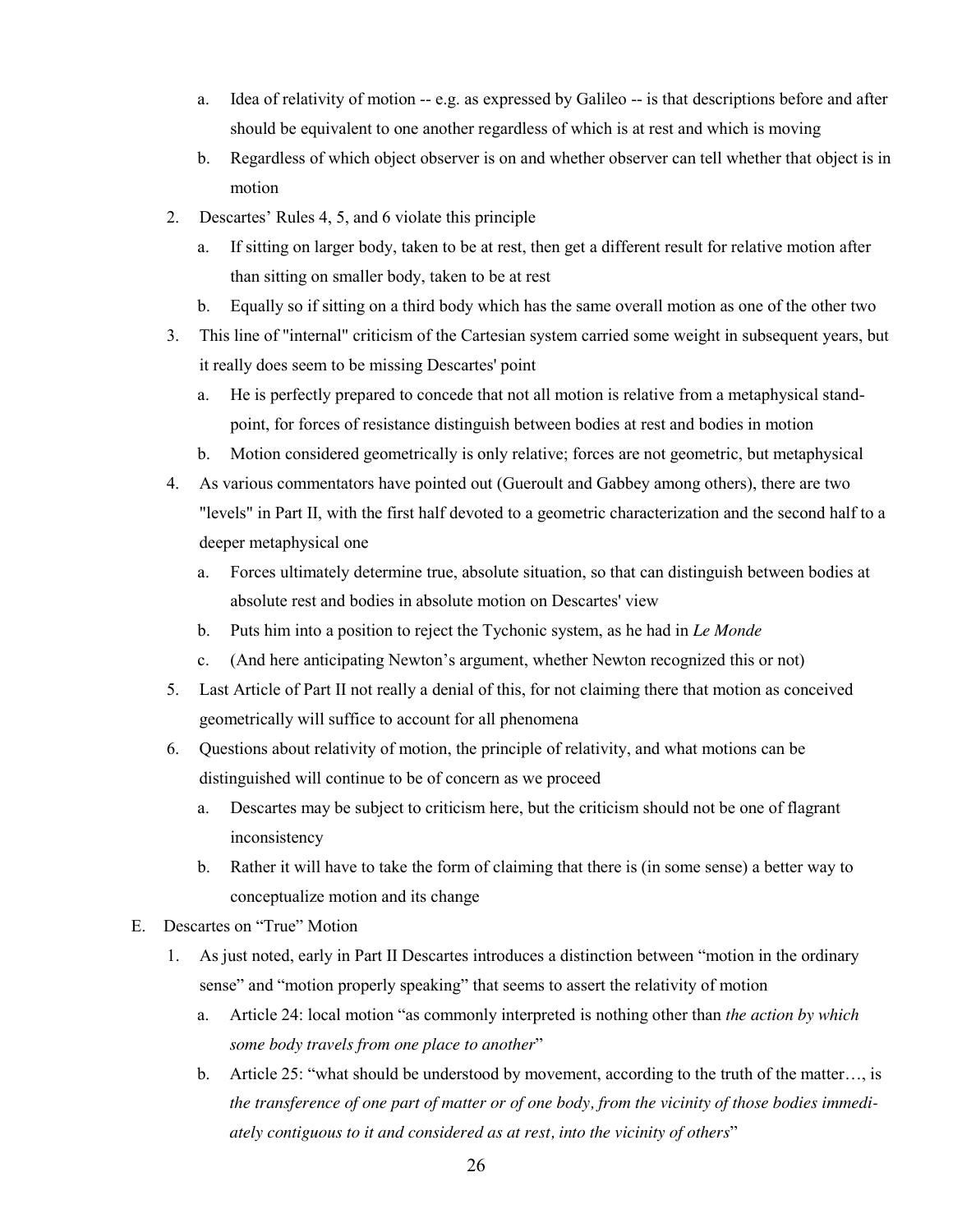- 2. Notice, however, that the latter asserts something stronger than just that true motion has to be referred to some other body "considered as at rest"
	- a. Rather, true motion has to be referred to bodies "immediately contiguous" that are considered at rest and has to consist in no longer being immediately contiguous to those bodies
	- b. By contrast, in *Le Monde* contains nothing like this, but only an insistence, contra Aristotle, on limiting talk of motion to cases of change of place:

The philosophers also suppose several motions that they think can be accomplished without any body's changing place, such as those they call *motus ad formam*, *motus ad calorem, motus ad quantitatem* ("motion with respect to form," "motion with respect to heat," "motion with respect to quantity"), and myriad others. As for me, I conceive of none except that which is easier to conceive of than the lines of mathematicians: the motion by which bodies pass from one place to another and successively occupy all the spaces in between [p. 63]

- 3. Descartes' new, restrictive notion of true motion shows up again, though seemingly only in passing, at the end of Part II, while discussing the transport of a body by a moving fluid stream
	- a. The specific context involves explicating the difference between solid and fluid bodies initiated in Article 54
	- b. Following which the principal concern seems to be the transfer of motion between fluids and bodies immersed in them (Articles 56-60) in relation to the Rules -- a topic not raised at all in Galileo's *Two New Sciences*
- 4. One upshot of this discussion is the seemingly innocuous conclusion reached in Article 61:
	- a. *That when an entire fluid body moves simultaneously in some direction, it must necessarily carry along with it any solid body which is immersed in it* -- a conclusion that is asserted to be consistent with Rule 4
	- b. An obvious reason for Descartes' including this is to prepare the way for his vortex theory of planetary motion in Part III
- 5. The very next Article makes an assertion that is not innocuous at all, but on its surface rather extraordinary: *That a solid body, which is carried along by a fluid, is not therefore moving*

If, moreover, we turn our attention to the true and absolute nature of movement; which consists in the transfer of a moving body from the vicinity of other bodies contiguous to it, and which is equal in both the body which is said to move and the contiguous body away from which [it is said that] it moves, although it is not customary to speak of the two in the same way {and to say that both move}; we will clearly know that a solid body which is thus carried along by the fluid in which it is contained does not, strictly speaking, move as much as it would if it were not carried along by this fluid; for it certainly moves away less from the neighboring particles of this fluid {when it follows its current than when it resists it}.

- a. This conclusion represents something much stronger than just the need to refer all motion to some body considered at rest
- b. For it says that a body carried by a fluid is strictly speaking not moving at all no matter how much it and the fluid surrounding it are moving relative to other bodies considered at rest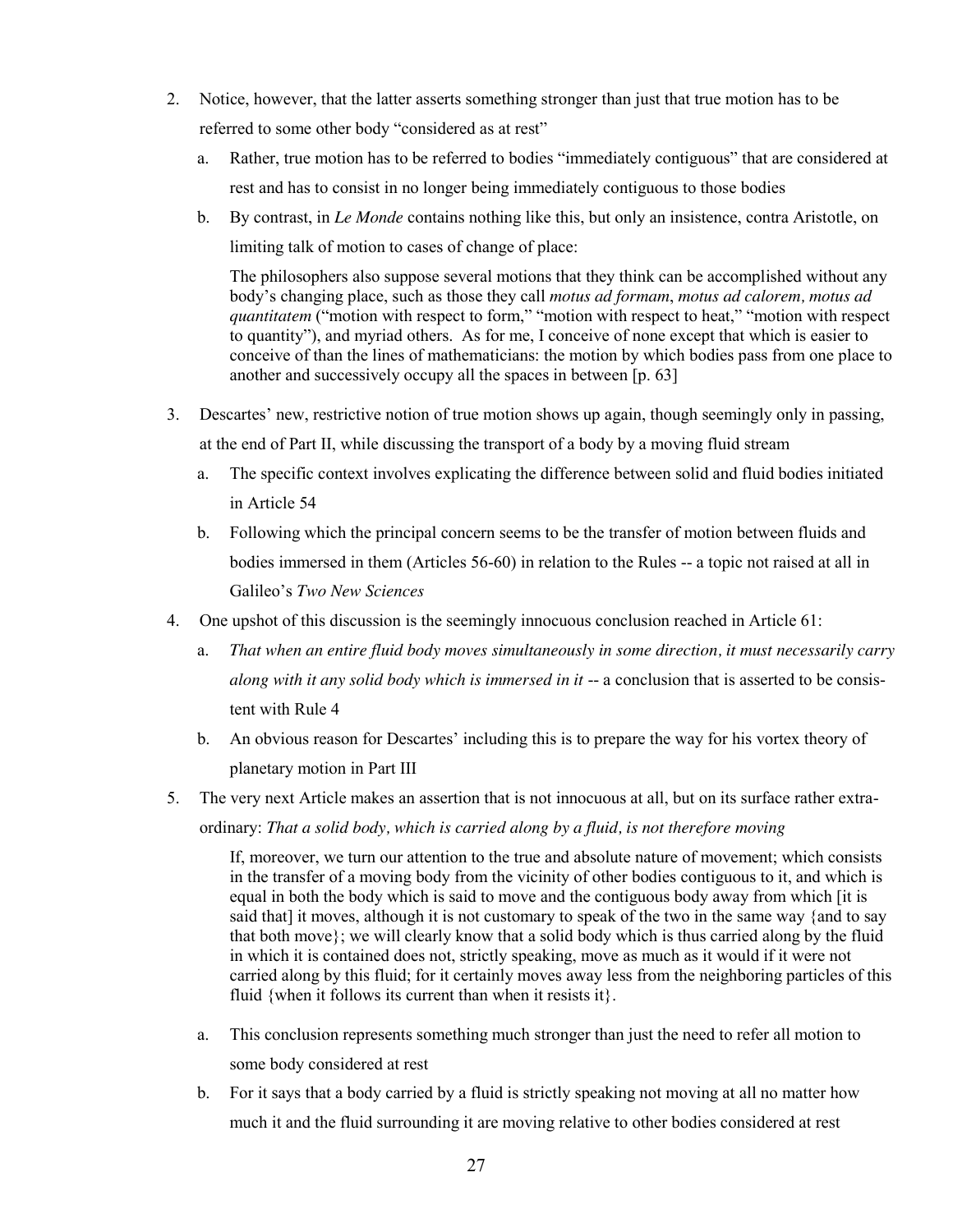6. We shall be returning to this conclusion next week and again when we turn to Newton, who took strong exception to it, in the process initiating his famous discussions of absolute space, time, and motion

## Select Sources

- Descartes, René, *Le Monde ou Le Traité de la lumière* (1664) facing pages tr. Michael Sean Mahoney, Abaris Books, 1979.
	- --------, *Traité de l'homme* (1664), French text with Translation and Commentary by Thomas Steele Hall, Harvard University Press, 1972.
	- --------, *Discourse on Method, Optics, Geometry, and Meteorology*, tr. Paul J. Olscamp, revised ed., Hackett Publishing, 2001.
	- --------, *La Géometrie*, facing pages tr. David Eugene Smith and Marcia L. Latham, Open Court, 1952.
	- --------, *Geometria*, Latin tr. with commentary by F. van Schooten, 2<sup>nd</sup> ed., Amsterdam, 1659.
	- --------, *Principles of Philosophy*, tr. Valentine Rodger Millar and Reese P. Miller, Reidel, 1983/84.
	- --------, *Principia Philosophiae*, Elzevier (1644, 1650, 1656, 1664, 1672, 1677); vol. X in *Oeuvres de Descartes*, ed. Charles Adams and Paul Tannery, 2<sup>nd</sup> ed, Paris, 1974-1986.
	- --------, *The Search for Truth*, in *The Philosophical Writings of Descartes*, Col. II, tr. John Cottingham, Robert Stoothoff, and Dugald Murdoch, Vol. II, Cambridge University Press, 1984, pp. 399-420.
	- --------, *The Correspondence*, in *The Philosophical Writings of Descartes* , Vol. III, tr. Cottingham, Robert Stoothoff, Dugald Murdoch, and Anthony Kenny, Cambridge University Press, 1991.
	- --------, *Epistolae*, Latin tr. Johannes de Raei, 2 vols., Elzevir, 1668.
- Spinoza, Baruch, *Principles of the Philosophy of René Descartes* (1663), in *Earlier Philosophical Writings*, tr. Frank A. Hayes, Bobbs-Merrill, 1963, pp. 13-103.
- Gaukroger, Stephen, *Descartes: An Intellectual Biography*, Clarendon Press, 1995.
	- --------, "The Autonomy of Natural Philosophy: From Truth to Impartiality," in *The Science of Nature in the Seventeenth Century*, ed. Peter R. Antsey and John A. Schuster, Springer, 2005, pp. 131-163.
	- --------, "The foundational role of hydrostatics and statics in Descartes' natural philosophy," in *Descartes'*
- *Natural Philosophy*, ed. Stephen Gaukroger, John Schuster, and John Sutton, Routledge, 2000, pp. 60-80. Garber, Daniel, *Descartes' Metaphysical Physics*, University of Chicago Press, 1992.
	- --------, "Descartes' Physics," in *The Cambridge Companion to Descartes*, ed. John Cottingham, Cambridge University Press, 1992, pp. 286-334.
	- --------, "Descartes and Experiment in the *Discourse* and *Essays*," in *Essays on the Philosophy and Science of René Descartes*, ed. Stephen Voss, Oxford University Press, 1993, pp. 288-310.
	- --------, "A different Descartes: Descartes and the programme for a mathematical physics in his correspondence," in *Descartes' Natural Philosophy*, ed. Stephen Gaukroger, John Schuster, and John Sutton, Routledge, 2000, pp. 113-130.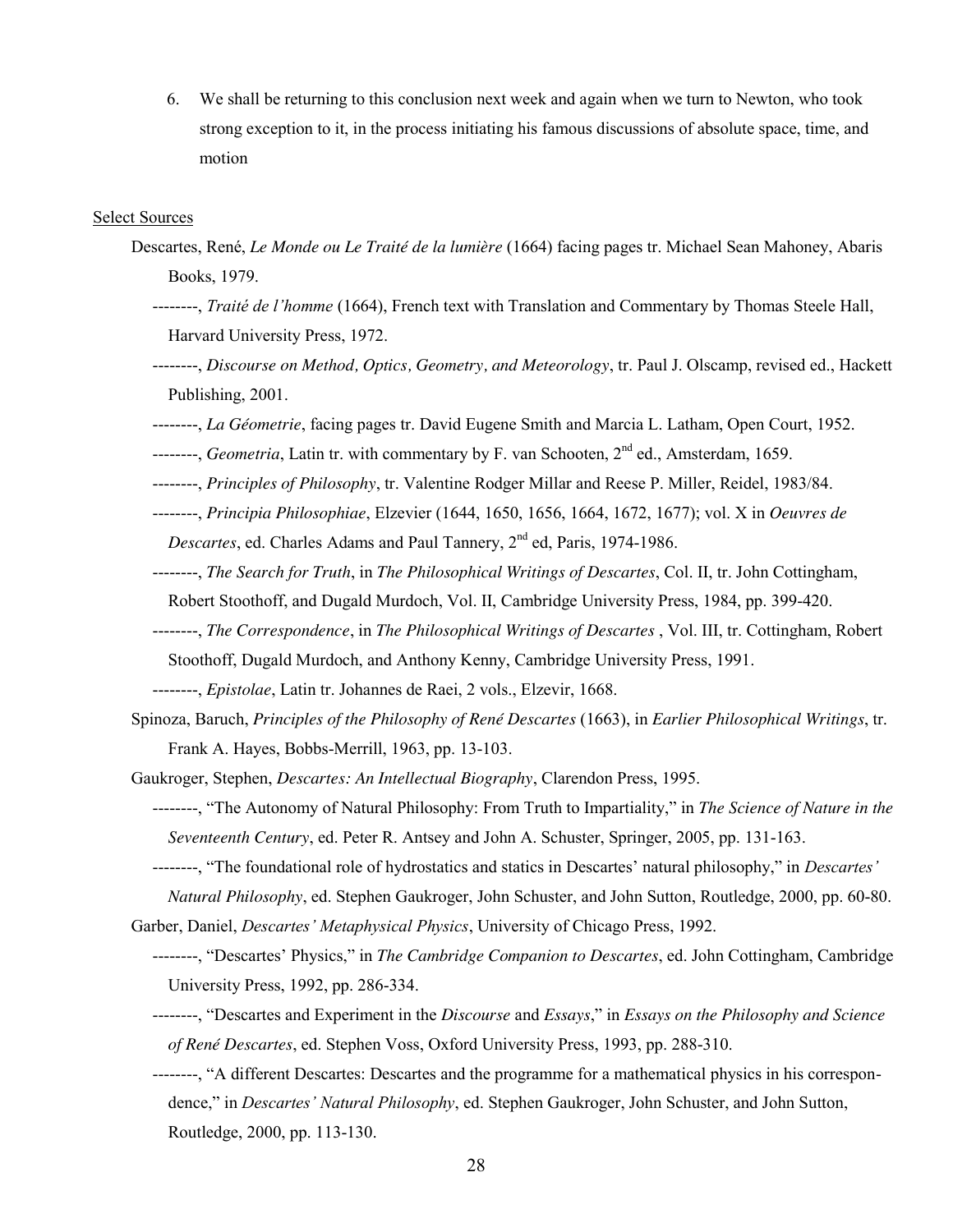- Gabbey, Alan, "Force and Inertia in seventeenth century dynamics," *Studies in History and Philosophy of Science*, vol. 2, 1971, pp. 1-67.
	- --------, "Force and Inertia in the Seventeenth Century: Descartes and Newton," in *Descartes: Philosophy, Mathematics, and Physics*, ed. Stephen Gaukroger, The Harvester Press, 1980, pp. 230-320.
	- --------, "Descartes's Physics and Descartes's Mechanics: Chicken and Egg?," in *Essays on the Philosophy and Science of René Descartes*, ed. Stephen Voss, Oxford University Press, 1993, pp. 311-323.
- Gueroult, Martial, "The Metaphysics and Physics of Force in Descartes" in *Descartes: Philosophy, Mathematics, and Physics*, ed. Stephen Gaukroger, The Harvester Press, 1980, pp. 196-229.
- Clarke, D. M., *Occult Powers and Hypotheses*, Oxford University Press, 1989.

 --------, "Causal powers and occasionalism from Descartes to Malebranche," in *Descartes' Natural Philosophy*, ed. Stephen Gaukroger, John Schuster, and John Sutton, Routledge, 2000, pp. 131-148.

- Schuster, John A., "'Waterworld': Descartes' Vortical Celestial Mechanics A Gambit in the Natural Philosophical Contest of the Early Seventeenth Century," in *The Science of Nature in the Seventeenth Century*, ed. Peter R. Antsey and John A. Schuster, Springer, 2005, pp. 35-79.
	- --------, "Descartes' *opticien*: the construction of the law of refraction and the manufacture of its physical rationales, 1618-1629," in *Descartes' Natural Philosophy*, ed. Stephen Gaukroger, John Schuster, and John Sutton, Routledge, 2000, pp. 258-312.
- Bos, Henk J. M., *Redefining Geometrical Exactness: Descartes' Transformation of the Early Modern Concept of Construction*, Springer, 2001.
- Dear, Peter, "Circular Argument: Descartes' Vortices and their Crafting as an Explanation of Gravity," in *The Science of Nature in the Seventeenth Century*, ed. Peter R. Antsey and John A. Schuster, Springer, 2005, pp. 81-97.

--------, *Mersenne and the Learning of the Schools*, Cornell University Press, 1988.

- Hattab, Helen, "From Mechanics to Mechanism: The *Quaestiones Mechanicae* and Descartes' Physics," in *The Science of Nature in the Seventeenth Century*, ed. Peter R. Antsey and John A. Schuster, Springer, 2005, pp. 99-129.
- McLaughlin, Peter, "Force, Determination, and Impact," in *Descartes' Natural Philosophy*, ed. Stephen Gaukroger, John Schuster, and John Sutton, Routledge, 2000, pp. 81-112.
- Ranea, Alberto Guillermo, "A 'science for *honnêtes hommes'*: *La Recherche de la Vérité* and the deconstruction of experimental knowledge," in *Descartes' Natural Philosophy*, ed. Stephen Gaukroger, John Schuster, and John Sutton, Routledge, 2000, pp. 313-329.
- McClaughlin, Trevor, "Descartes, experiments, and a first generation Cartesian, Jacques Rohault," in *Descartes' Natural Philosophy*, ed. Stephen Gaukroger, John Schuster, and John Sutton, Routledge, 2000, pp. 330-346.
- Gassendi, Pierre, *De motu impresso a motore translato, epistolae duae*, Paris, 1642, (available on-line through ECHO).